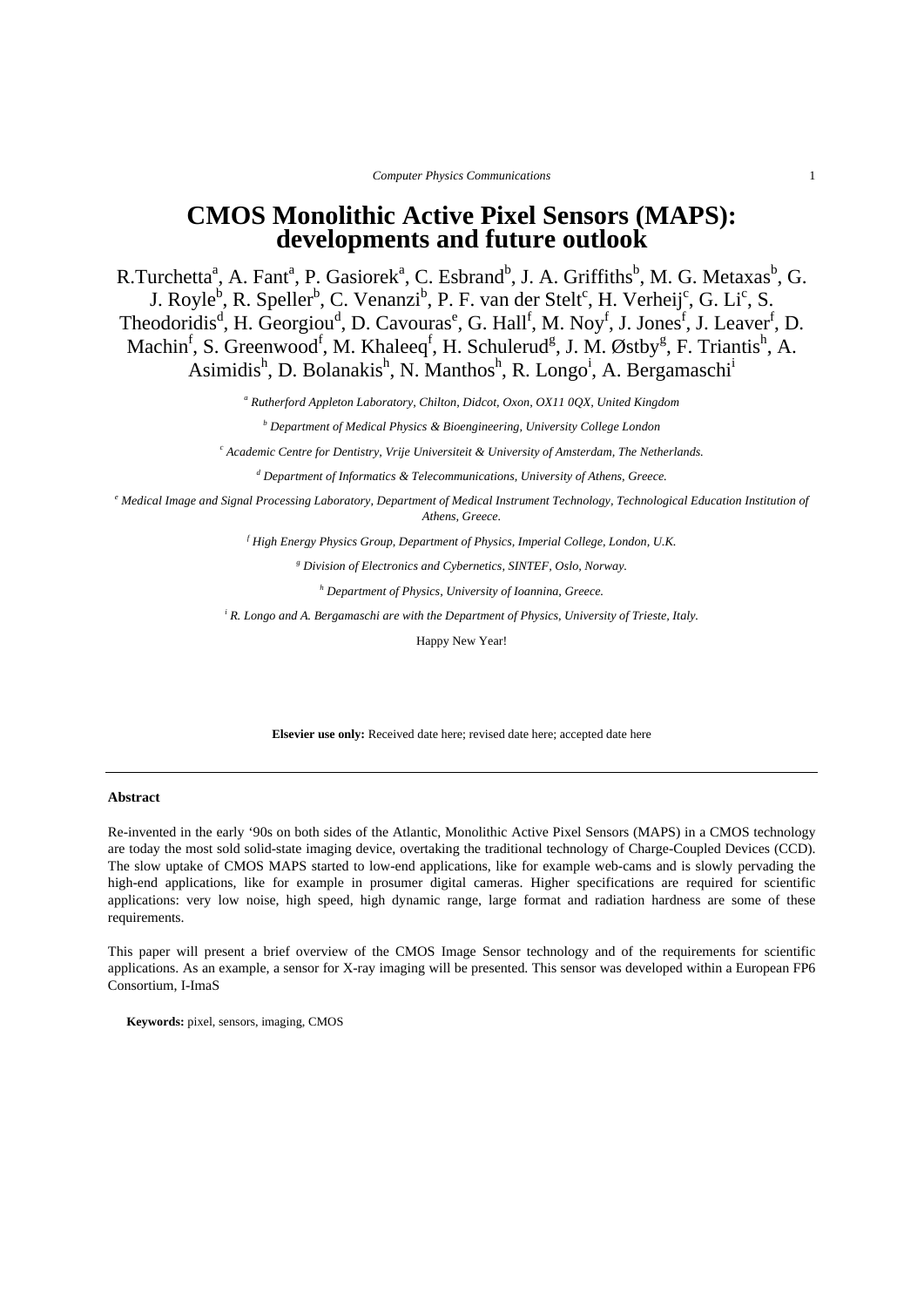## **1. Introduction**

In the early '90s, CMOS Monolithic Active Pixel Sensors (MAPS) were invented for the detection of visible light. It was immediately recognised they promise several advantages [1, 2] over existing imaging devices, in terms of functionality, power, radiation hardness, speed and ease of use. They were first used in low-end imaging products, like web cams, toy cameras, etc... Continuous improvement in the technology, reducing the dark current and improving the electronic noise, have made CMOS sensors gain more and more ground and today, CMOS sensors are the dominant image sensing device, and gaining ground in high-end prosumer applications too.

Because of the even higher requirements, applications of this technology to scientific applications are somehow lagging behind, although some examples can already be found in the literature [3, 4, 5, 6]. This paper will briefly review the stateof-art of the CMOS Image Sensor technology and then explore the requirements for sensors for scientific applications. It will also illustrate an example of a CMOS sensor developed for X-ray imaging, for medical and security applications.

## **2. CMOS Image Sensor Technology**

In general, the basic devices in a CMOS process are the PMOS and NMOS transistors corresponding to that specific feature size. This allows the design of complicated logic functions. Other devices need to be generated in order to make the process usable for different functions. For example, transistors with different threshold voltage Vth make possible to trade-off between different parameters, like speed, leakage current or voltage swing. Different types of resistors and capacitors can also be added, including precision components, needed for the design of analogue circuits. The end result is that for a specific feature size, a CMOS process normally consists of several flavours: the logic/digital one is the basic one; the analogue process includes the precision passive components; the high-voltage flavour would include higher threshold voltage, as needed for example in automotive applications. Some processes also

propose flash-memory modules as well as image sensors.

In the image sensor flavour, special processing steps are often added to optimize key imaging parameters like leakage current and optical response. The process is normally implemented on an epitaxial layer as this gives better imaging performance, including better control of lateral cross-talk. The absorption length of visible light requires only a few micron thick epitaxial layer, but for application aiming at near infrared detection, thicker substrates are used, generally up to 20 um. Special BEOL (Back-End-Of-The-Line) processes are also used to improve the optical transmission of the passivation layers [7, 8], which would otherwise tend to be quite opaque in deep sub-micron processes with multiple routing metal layers. As consumer and prosumer colour cameras applications are the driving force for the development of the image sensor flavour, many foundries give also the possibility of designing and processing microlenses and colour filters. Many foundries also have pixel IPs that can be used to readily generate arrays with proven performance. The availability of pixel IPs is particularly important when a 4T (4 transistors) pixel is needed as this structure requires special optimization [9] of the implants to insure proper functioning of the pinned diode/transfer gate combination to give full charge transfer. The push towards the development of 35mm sensor for the replacement of films is also making more and more foundries develop stitching modules so that sensors larger than one reticle, which is usually about 20-25 mm in side, can be fabricated. This is of course very convenient for scientific imaging as it is often required to design sensors with very large physical size.

# **3. CMOS Sensor for scientific applications**

In this section, we want to first briefly describe the requirements for CMOS sensors for scientific applications, and then we will give one example of a CMOS Monolithic Active Pixel Sensor designed for X-ray detection for medical and security applications.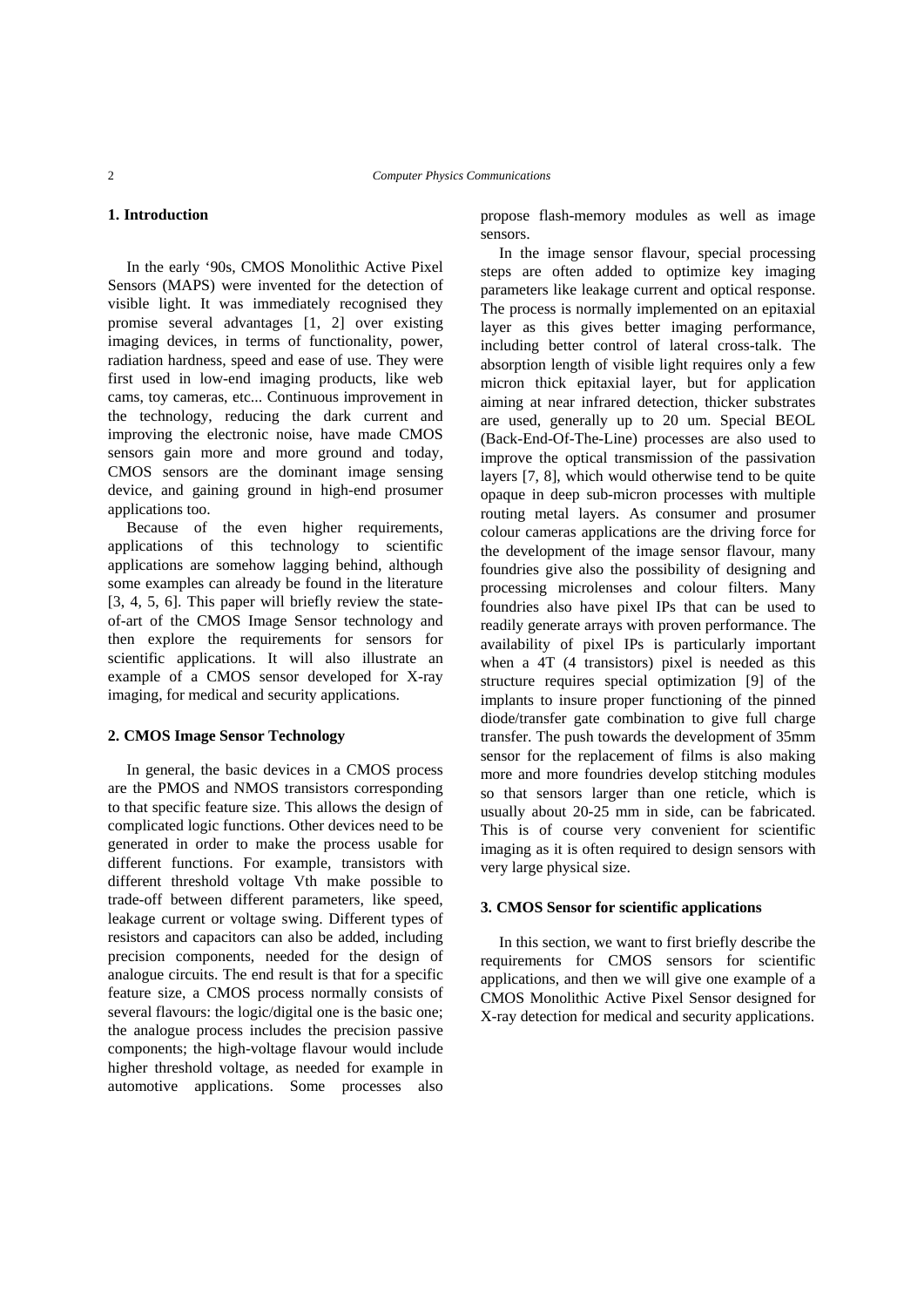#### *3.1. General requirements*

A schematic cross-section of a CMOS sensor is given in the figure below. Electron-hole pairs are generated by the impinging radiation. The electrons, the minority carriers in the P-doped epitaxial layer, diffuse and drift and are eventually collected by the N-well to P-epi diode [10]. The silicon band-gap sets the cut-off wavelength at 1.1 μm, in the near infrared. The epitaxial layer can be considered as the detecting volume, although part of the charge generated in the first few microns at the transition between substrate and epitaxial layer will diffuse into the epitaxial layer where it can then diffuse and drift towards the collecting diode. The thickness of the epitaxial layer, generally up to 20 μm, determines the maximum energy of photons for direct detection. At 4 keV, about 90% of the impinging X-rays are absorbed in a 20 μm silicon substrate, but then the efficiency drops rapidly and it is of only 2% at 20 keV. So for efficient detection of X-rays a converter, typically a scintillator, needs to be used. It should also be noticed that in the ultraviolet region, the absorption length is so short that the passivation layers would make the sensor very inefficient for front-illumination. It is then necessary to remove the thick P-doped substrate and back-illuminate the device in order to achieve high-efficiency [3].

The signal generated by radiation is relatively small: one visible light photon will generate only one electron-hole pair, while for photon energies sufficiently high or for charged particles, the number of electron-hole pairs will be given by the energy loss ΔE divided by 3.6 eV/pair. Low noise is then of paramount importance In imaging applications, dynamic range is also important, and the two requirements of low noise and large dynamic range can be somehow conflicting [11].



Figure 1. Schematic cross-section of a CMOS Image Sensor

Scientific applications require a large range of integration time, in the range of nanoseconds or below in some applications like measurement of lifetime of florescence decay, up to seconds or more in applications like astronomy. In long integration time applications, leakage current can be the limiting factor and devices might need to be cooled.

The readout rate can also be very challenging. For fast imaging applications, where every pixel needs to be readout, and with typical sensor formats ranging in millions of pixels, data rate of the order of 100 Mbytes/second are encountered, but more could be required for applications at bright light sources like synchrotrons or X-ray free electron lasers. These high data rate sets also severe constraints on the data acquisition systems as typically only lossless compression can be applied so that the data acquisition must be able to sustain the data flow coming from the sensor and transfer the data to a storage volume at the same speed.

In applications like particles physics, where the image is essentially formed by a few spots on a black background, on-chip or even in-pixel data sparsification can become a must. This normally requires the use of complex electronics inside the pixel. With the architecture presented above only NMOS transistors can be integrated while retaining high detection efficiency. Different ways to overcome this limitation are currently being explored. One way would be to design the sensor and the electronics on two or more different substrates ad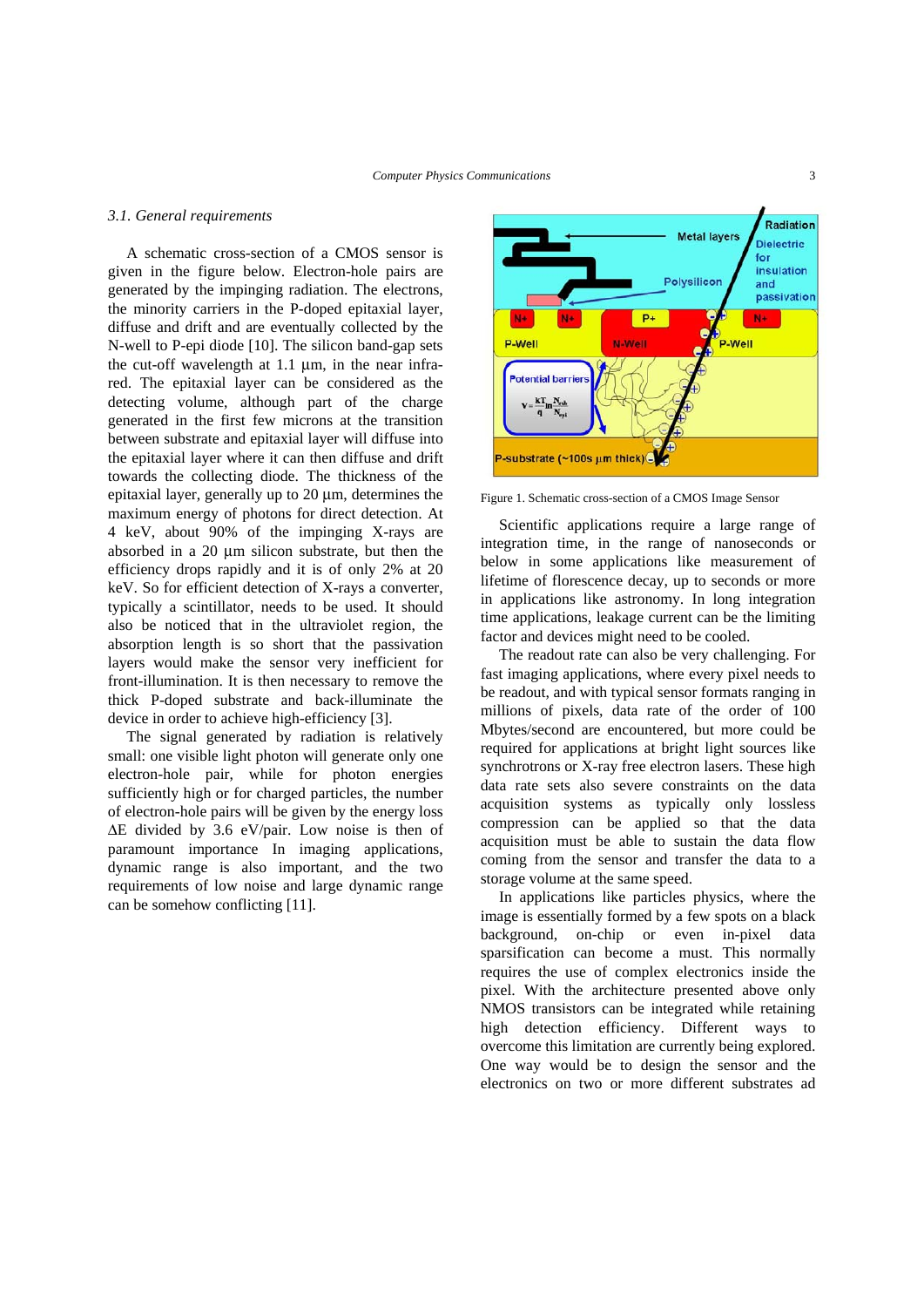then connect them together through vias in the silicon [12]. A second route to full electronics in a high efficiency pixel is to use silicon-on-insulator (SOI) CMOS, where the handle wafer is made of high resistivity silicon and then vias between the electronics and the handle wafer are produced in the buried oxide. Good preliminary results have now been obtained and a depletion depth of up to almost 50 μm achieved [13].

Radiation hardness is also important in many scientific applications. Typical radiation hardness requirements are in the order of Mrads or tens of Mrads and of  $10^{14}$ - $10^{15}$  hadrons/cm<sup>2</sup>.

Last, one should not forget that the size is also important. While in prosumer/consumer applications the emphasis is on very small pixels as light can be focused and sensor cost is important, in most scientific applications neither of these two aspects is present. Very seldom pixel size of the order of 10 μm is required and it is more common to see pixel requirements in the order of 50 μm or even more. As the pixel counts is still normally high, in excess of a million, this means that the physical size of a sensor tends to be quite large. A 25-μm 1kx1k sensor, would have a focal plane of 25mmx25mm in size. As some space is required on the periphery for the readout electronics and for the connectivity, such a sensor would probably exceed the size of a reticle. Stitching would then be needed. This makes possible to design full wafer sensors, where normally the sensor is 200 mm in diameter. The maximum usable square is then about 13cmx13cm.

## *3.2. An example. CMOS Sensor for X-ray imaging*

Examples of CMOS sensors in several scientific applications can be found elsewhere. Here we just want to present some results obtained with a sensor designed for an X-ray application. The sensor was designed within a FP6-funded European consortium, called I-ImaS, and is part of a novel concept of an Xray camera. In this novel concept [14, 15], the camera is made of two lines of sensors and a full image is obtained by scanning the two lines across the image. Collimators ensure that only the area above the sensors is exposed, thus ensuring a low dose is delivered to the patient. The presence of two lines is the key to the new concept. The first line in the

direction of scanning produces a 'scout' image. This image is processed in real time in order to find interesting features. By a special system of collimators, only parts of the image containing interesting features would be analysed by the second line, thus ensuring that the best image quality is obtained in those areas that most need it. A step-andshoot scanning movement is used as continuous scanning would not deliver the required signal-overnoise ratio [16], contrary to what happens in chargedcoupled devices, where time delay integration (TDI) is possible.

A full description of the sensor is given in [6]. Here we just want to remind the basic features. The sensitive area of the sensor consists of an array of 512x32 32-μm pixels, each of them consisting of a standard three-transistor (3T) architecture. On each side, 4 rows and 4 columns are added to reduce the edge effects so that the array is overall made of 520x40 pixels. The pixel addressing is controlled by shift-registers and the sensor is read out in a rollingshutter mode. A programmable 4-bit fixed pattern noise (FPN) mitigation circuit is present in each column. 32 columns are multiplexed into a single programmable gain amplifier (PGA), where a gain of 1 or 2 can be selected. The PGA is connected to a 14 bit successive approximation ADC. A conversion is performed in 16 clock cycles of a 20 MHz clock, corresponding to a conversion rate of 1.25 MHz or 800 ns per conversion. The ADC architecture is based on a hybrid resistor-capacitor charge redistribution topology [17], with 4 MSBs resolved by means of a resistor string and the 10 LSBs using a capacitor array. The choice of this topology come from considerations on area, power consumption and conversion speed. To reduce the total capacitance and the matching requirements, the array has been split in two sub-arrays connected by a series capacitor, at the expense of including a calibration block, which compensates for the mismatch due to the total parasitic capacitance associated to the floating internal node of the array. The ADC can be tested separately from the array and no missing or repeated code was found.

The sensor noise is dominated by the reset noise and, given the input capacitance, the reset noise is 48 electron rms, while the full well capacity is of about 200k electrons, giving a dynamic range of 72 dB.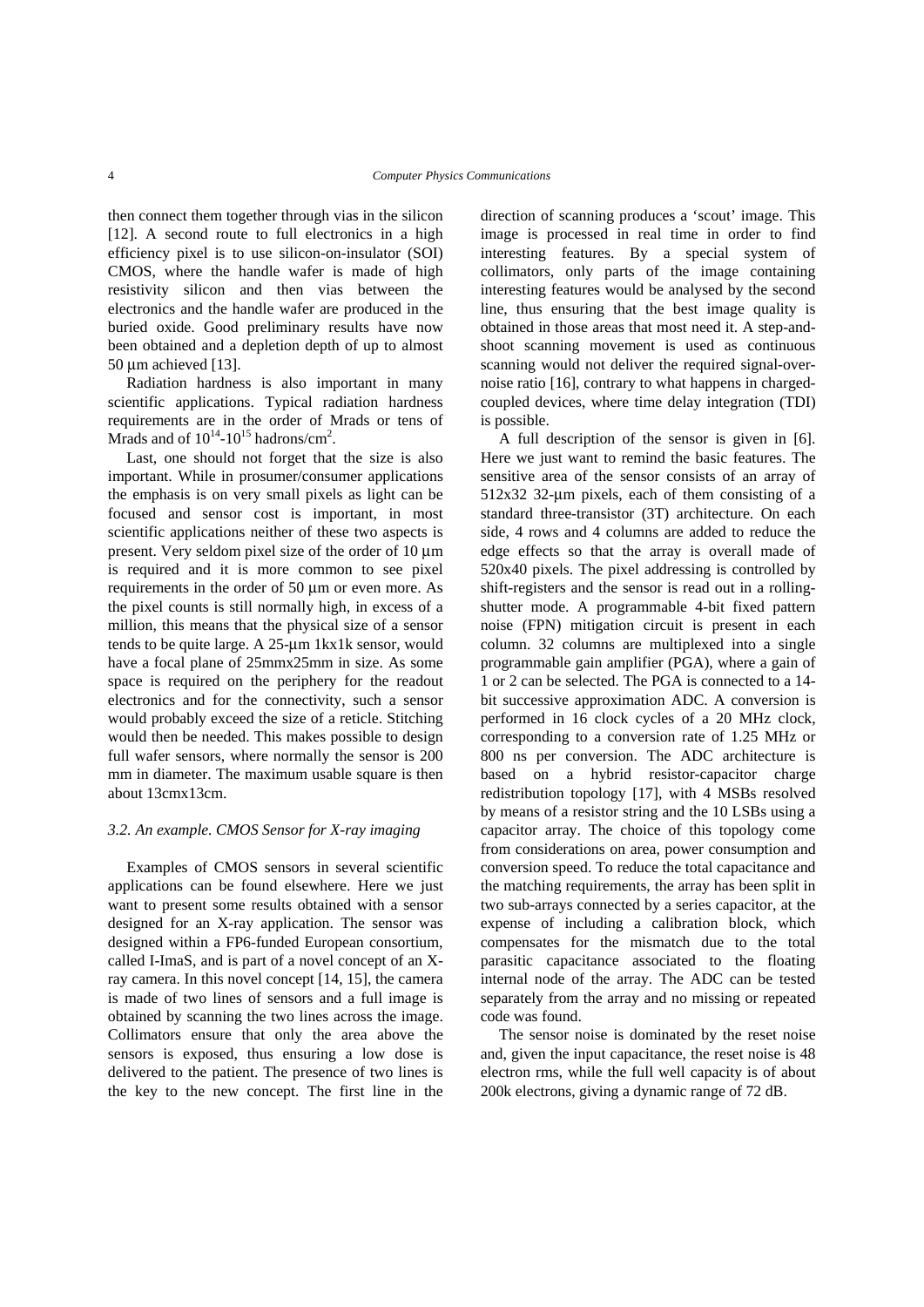The output multiplexer scans through all ADCs' outputs and splits them to be sent out on a 7-bit bus at 40MHz rate. Since there are 16 ADCs and it takes 16 clock cycles for a conversion, there's no dead time and all data are read out before a new sample (next pixel value) is converted.

The sensor was extensively tested both optically and with X-ray before mounting the scintillators and then with the scintillators with X-ray. The measured performance is in good agreement with the simulation results.

The whole camera consists of two lines of 10 sensors and is currently assembled. Results from the full camera will be presented elsewhere. Here we just want to show the good imaging performance of a single sensor module. Images of different objects were obtained by scanning the sensor across the imaging area. All images were then stitched together by using the correct pixel overlap. Gain corrections were then applied to take into account both variations in gain within the sensor and variation in beam intensity during the scan. Below is an image of a sensor mount ceramic card. The image shown below was taken at 75 kVp and 4 mA. The card is 30x10mm and the distance between each scanning step was taken equal to 832 μm, corresponding to 26 pixels. The integration time for each single step was 10 ms. For this image, the sensor was coupled to an unstructured CsI scintillator.



Figure 2. X-ray image of an I-ImaS sensor mount card taken with the I-ImaS CMOS Image Sensor coupled to a scintillator.

#### **4. Conclusions**

Driven by consumer and prosumer applications, CMOS technology has evolved in order to provide good performance to CMOS image sensors. Nowadays, among the other flavours, many foundries propose a CMOS Image Sensor (CIS) flavour as well. Apart from improvement on imaging performance, stitching is also often proposed so that large sensors, up to the full wafer size, can be designed.

All these improvements made CMOS Monolithic Active Pixel Sensors (MAPS) more and more appealing for a variety of scientific applications, with very stringent requirements. CMOS MAPS can then

be used for the detection of photons from infrared up to low energy X-rays in direct detection, higher energy X- and  $\gamma$ -rays when coupled to a scintillator and for direct detection of charged particles. In this paper we presented some recent results from a CMOS Image Sensor designed to be coupled to a scintillator for the detection of X-rays in the energy range of interest for medical, mammography and dental, applications as well as for security. The sensor, which includes sixteen 14-bit successiveapproximation ADCs, was designed and manufactured in a 0.35 μm CMOS Image Sensor technology and extensive tests show it works according to specifications. First images were obtained with a single-sensor module and the full X-